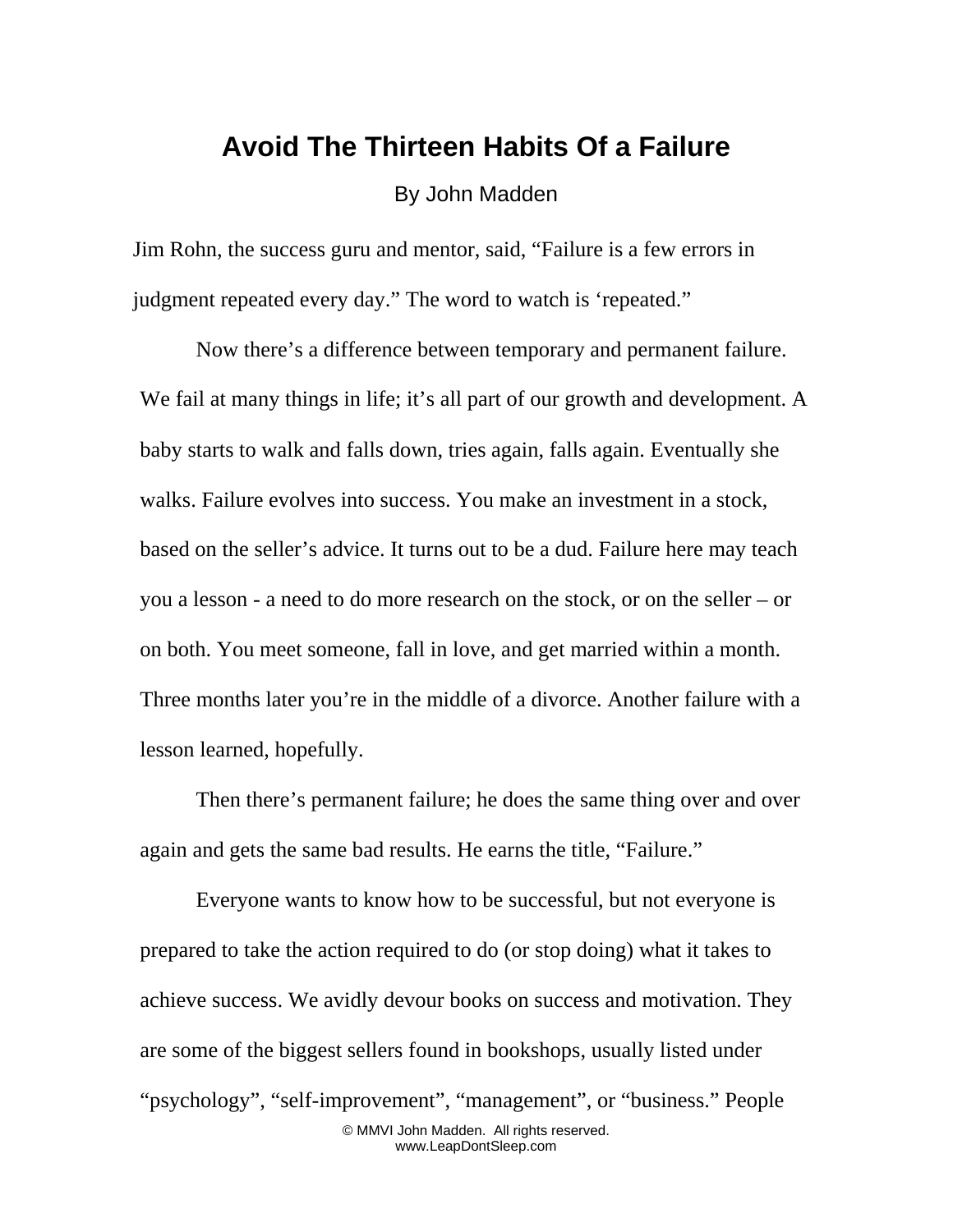attend lectures and seminars by business and motivational speakers on how to be more accomplished, more productive, and more successful. They are impressed, inspired, and uplifted. But 80-90% of those people do nothing as a result of attending those events. They take no action to achieve what they know and believe should be done to change their circumstances for the better. How come?

Rather than spout off here about how to become successful, I'm going to talk about how you can become a failure – a little reverse psychology. I can talk about this because I've been there and I've learned some tough lessons. Tom Peters said failure in itself is good, even necessary. Without failure there can be no real learning or achievement. Permanent failure, however, is when we don't learn from our temporary failures. The real issue is that if you don't focus on what causes failure, and if you don't decide to do something about it, you're perpetuating permanent failure and blocking any achievement or growth of any kind.

Here are thirteen ways to fail consistently:

- 1. Have no written goals whatsoever.
- 2. Have no plans.
- 3. Take little or no action, even if you have goals.
- 4. Associate with the wrong people.
- 5. Watch too much TV.
- 6. Never listen to, or inquire about, others' interests.
- 7. Avoid all risks.
- 8. Complain and whine constantly.

© MMVI John Madden. All rights reserved. www.LeapDontSleep.com